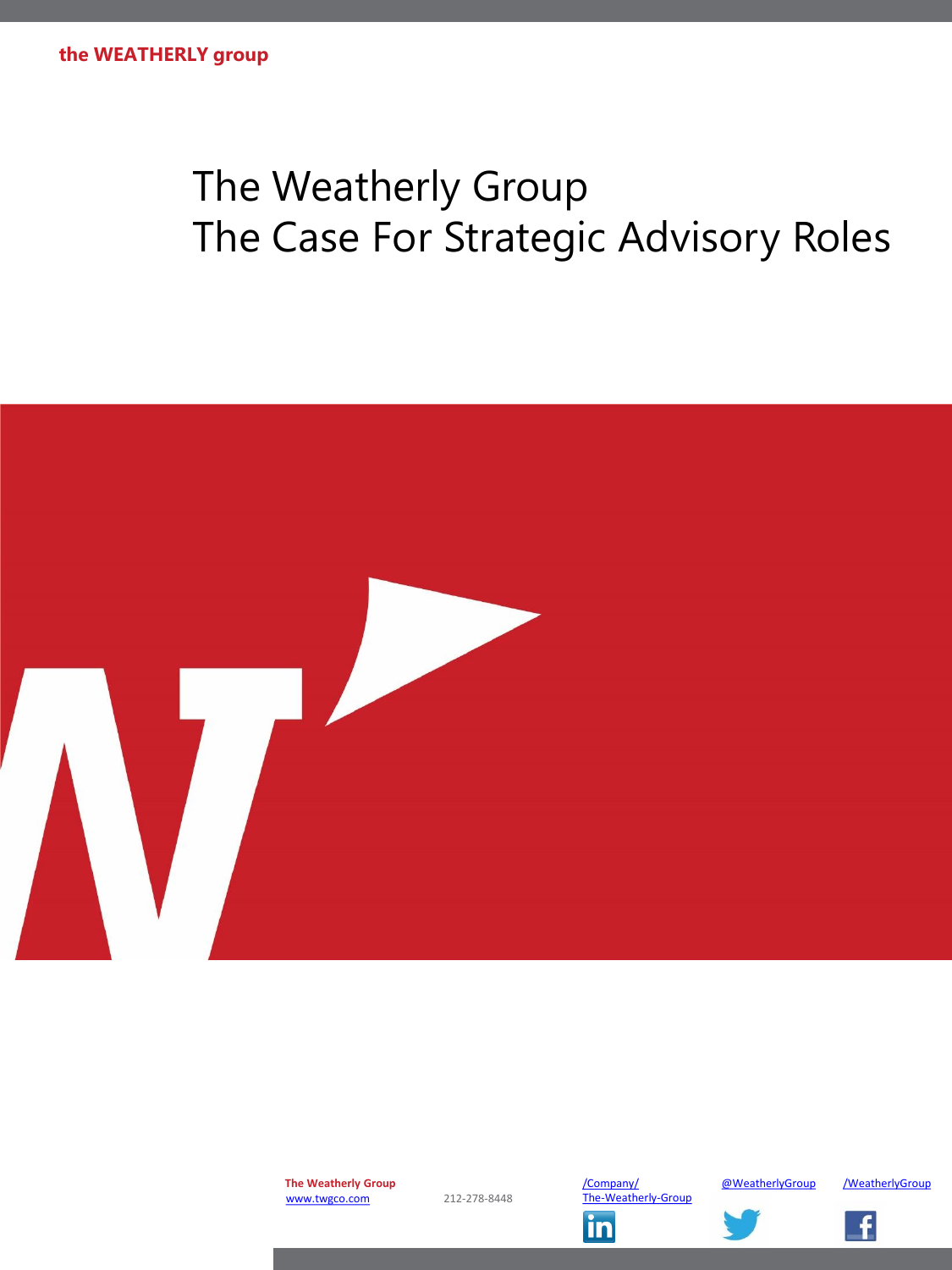# *The Case For a Strategic Advisory firm vs Investment Banking:*

Below is a summary view of working at a strategic advisor vs being an investment banker.

In an investment bank, the life of an MD is that of carrying the organization. They have a client list they are focused on calling on, Tier, 1, 2 & 3 clients. They have products they must cross sell and often bring the bankers from those product groups on joint calls. This aspect leaves little room for junior bankers to participate in the important process of client development.

At typical Investment banks, Junior bankers are often spending time building books for deals that will never happen. In most, and I admit, not all cases, they get little to no real client contact. Often, junior bankers also spend a major amount of time on financings. Let's be honest, after speaking with many VPs I often hear that "doing one more financing doesn't add value to myself, it's a process, do it a few times, the repetition does nothing about making me a better thinker."

At the heart of the matter is how an Independent advisory firm, often referred to as a "boutique investment bank," operates differently. The end game is the same point, end up at a transaction. The way to get there is much different. Instead of being "investment bankers," the boutique advisor is a "strategic advisor to boards and CEOs." How is this different? It's different because it creates an ongoing relationship where the corporate officers are calling upon the advisors on a regular basis to aid in large enterprise, whole organization strategic planning. Often these large enterprises are sharing their three & five year books with the advisor. Moreover, in many cases the relationship involves a formalized retainer where the advisory firm is being paid for the strategic work & analysis. This isn't as lucrative as a deal, but it does set the table.

As a strategic advisory with an inside view of businesses not usually given to bankers, the strategic advisor has an excellent view of non-core assets that are ripe for carve out and divestiture. At the same time, there is a unique position to be able to present potential acquisitions in the form of a very targeted pitch at a receptive listener. This is very different than sitting and listening to yet another banker showing you 30 of the same great ideas in the widgets sector.

This all sounds great and interesting, but how does it affect your work as a younger banker? Much of my knowledge of this flows from the people I have placed in these firms. Typical things I am told are –

The most immediate adjustment in my day to day work was that much of the analysis I was performing had nothing to do with a transaction, but was completely focused on operational strategy for an ongoing client.

![](_page_1_Picture_9.jpeg)

**The Weatherly Group** [www.twgco.com](http://www.twgco.com/) 212-278-8448

The-Weatherly-Group

In

[/Company/](http://www.linkedin.com/company/the-weatherly-group) [@WeatherlyGroup](https://twitter.com/WeatherlyGroup) [/WeatherlyGroup](https://www.facebook.com/WeatherlyGroup)

![](_page_1_Picture_14.jpeg)

![](_page_1_Picture_15.jpeg)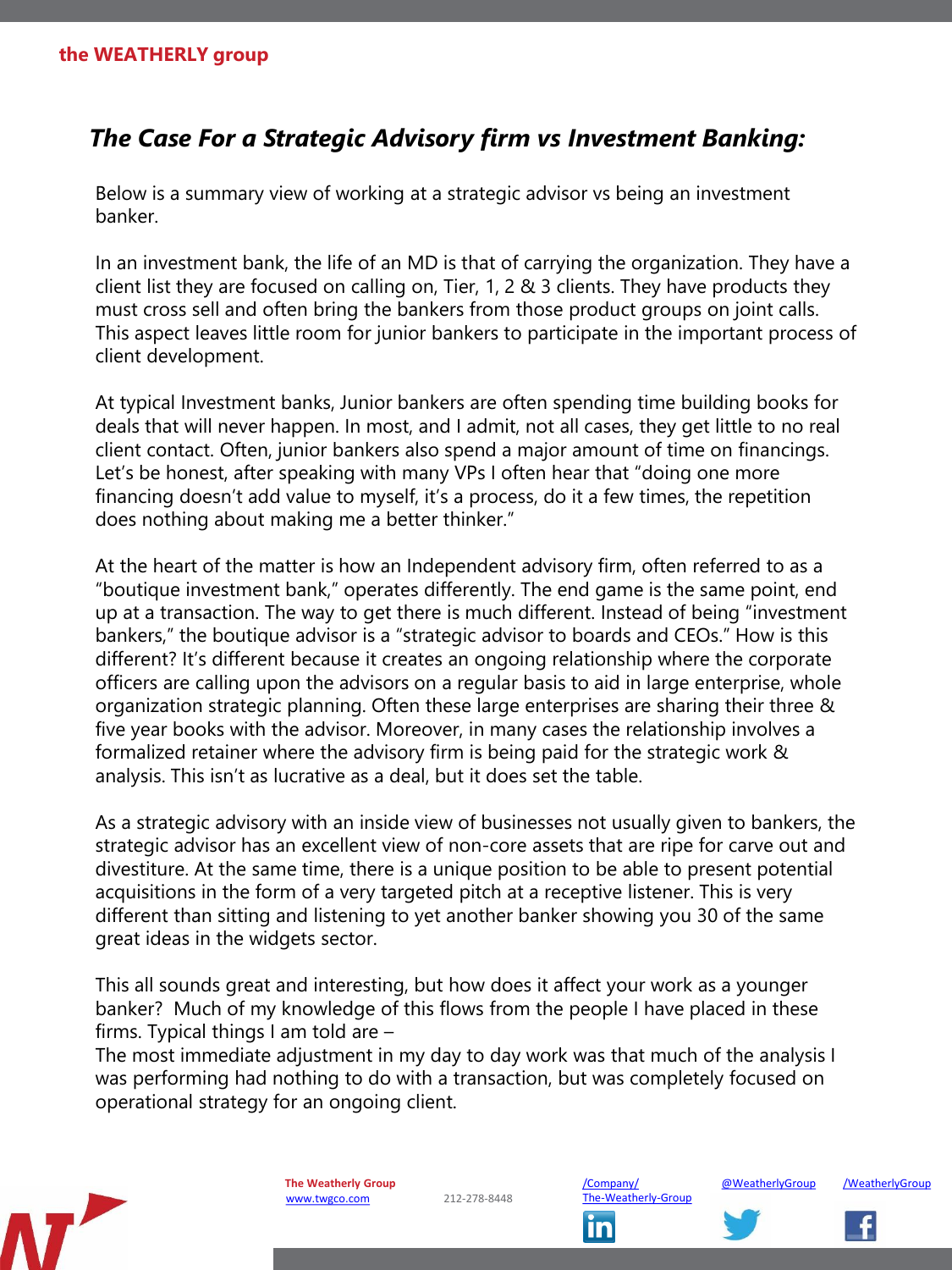# *Why Weatherly?*

When I was at a bulge bracket firm in a large industry group, I had no idea if my MD knew who I was. At the boutique Partners come back from client meetings, pull together the entire team for a strategy discussion about what direction to take and then send the Junior bankers back to craft the strategic pitch. There is no strategy, we the junior bankers come up with the strategic alternatives and present them with well thought out analysis. Because the Partner has no product bankers to tow along on meetings, we are often given the opportunity to meet with and present the pitch to clients.

The work we do at an independent advisory firm prepares me to be better equipped to face the challenges of wherever my career takes me. Whether I go into public or private investing, corporate or startup entity, I am challenged every day to not think about a process, but to think about complex strategic ideas. To execute complicated transactions that have a strategy to themselves. This will prepare me better for wherever my career takes me, including to be a more advanced banker.

#### Case Studies –

[David Alexander Gross](https://www.google.com/webhp?sourceid=chrome-instant&ion=1&espv=2&ie=UTF-8#q=david+alexandre+gross) – left Centerview as an MD, note this is the sub partner title. DA joined Sanofi as the global head of corporate development & strategy. This involved running a 180 person global organization. We find that bankers of DA's tenure typically do not leave to join a firm as the global head, they are typically a VP running a piece of that hierarchy for the global head.

[Dan Faga](https://www.google.com/webhp?sourceid=chrome-instant&ion=1&espv=2&ie=UTF-8#q=daniel+faga) – left Centervew as a Principal and became the CBO of an emerging growth genomics company.

[Daniel Dunay](https://www.linkedin.com/in/daniel-dunay-4944869) – left Centerview as a Principal and became a VP of Special Projects working directly for the CFO of Blackrock. He is now in a senior management finance role at the firm.

I am not suggesting that the advisory environment these people were in is purely responsible for their successes. I believe that the high bar in hiring at these firms combined with the predisposition of the individuals hired into an environment that allowed them to maximize their potential created an individual poised for higher level of success than their typical peers at bulge brackets.

![](_page_2_Picture_9.jpeg)

![](_page_2_Picture_12.jpeg)

![](_page_2_Picture_14.jpeg)

![](_page_2_Picture_16.jpeg)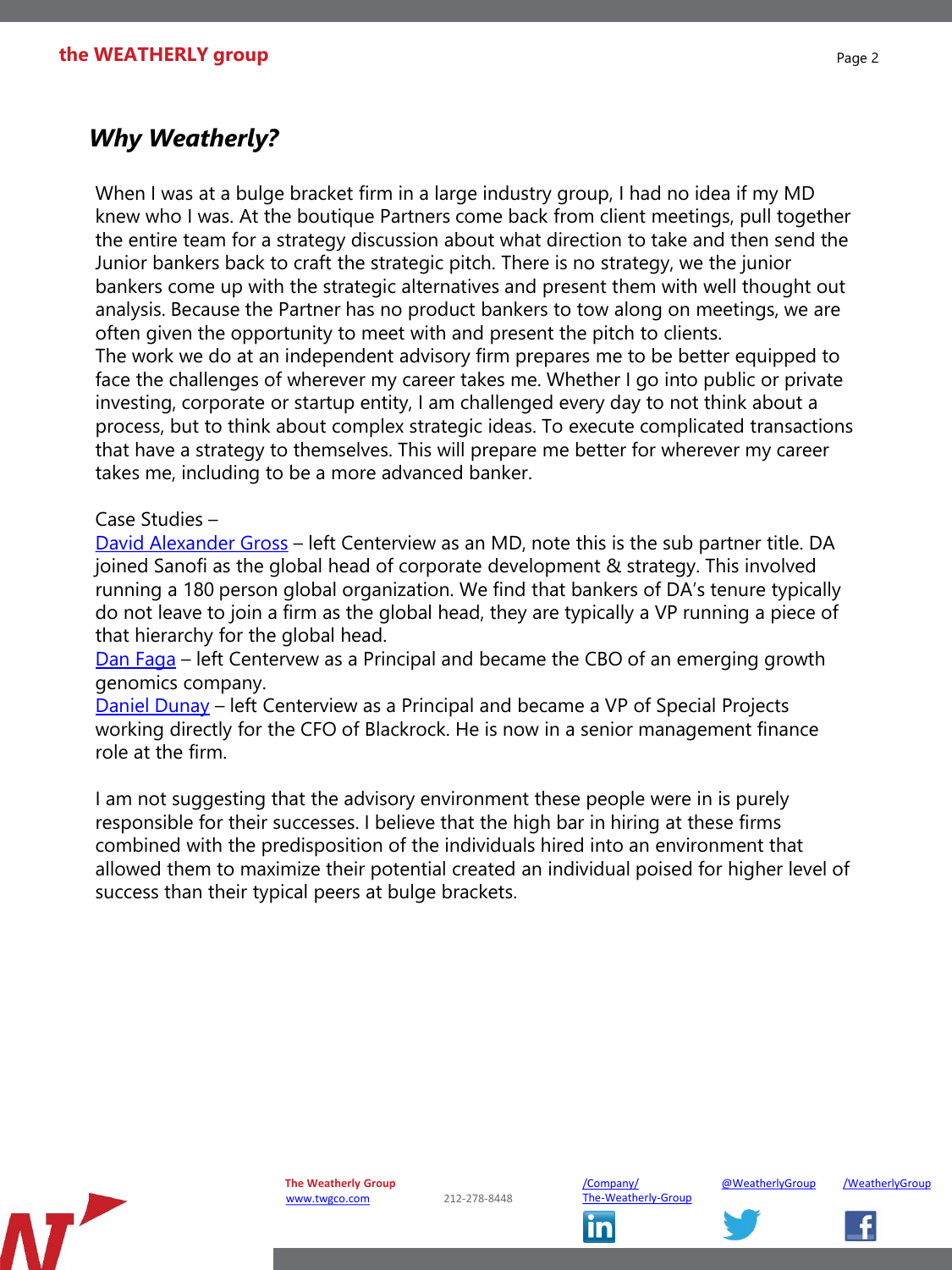# *Why Weatherly?*

Founded in 1990, we are an executive search firm that specializes in a variety of professional disciplines including: investment banking, alternative investments, finance & management positions in a range of businesses from startups to Fortune ranked companies. With over one hundred years of combined industry expertise, our principals consistently deliver high-caliber candidates with unique profiles that correspond to our clients' needs.

## **Consistently exceed expectations**

At The Weatherly Group it is our mission to consistently exceed expectations, and we recognize that outperformance requires the understanding that drivers of long-term success are unique to each firm. It is our foremost commitment, therefore, to partner with our clients to specifically identify the skills they seek, and to develop meaningful relationships with our candidates to precisely understand their differentiating attributes.

## **Deep network and industry expertise**

Our principals have over one hundred years of combined experience servicing a wide range of clients with a core focus on establishing long-term partnerships with both our clients and candidates. By investing in a deep network and identifying optimal fits, we have successfully grown the majority of our practice from recurring business.

## **High success rate**

Over the years, we have built a high success rate by carefully selecting the best in-breed candidates that not only display superior credentials but also exhibit the values and vision to drive lasting success for our clients.

![](_page_3_Picture_9.jpeg)

![](_page_3_Picture_12.jpeg)

![](_page_3_Picture_15.jpeg)

![](_page_3_Picture_16.jpeg)

![](_page_3_Picture_17.jpeg)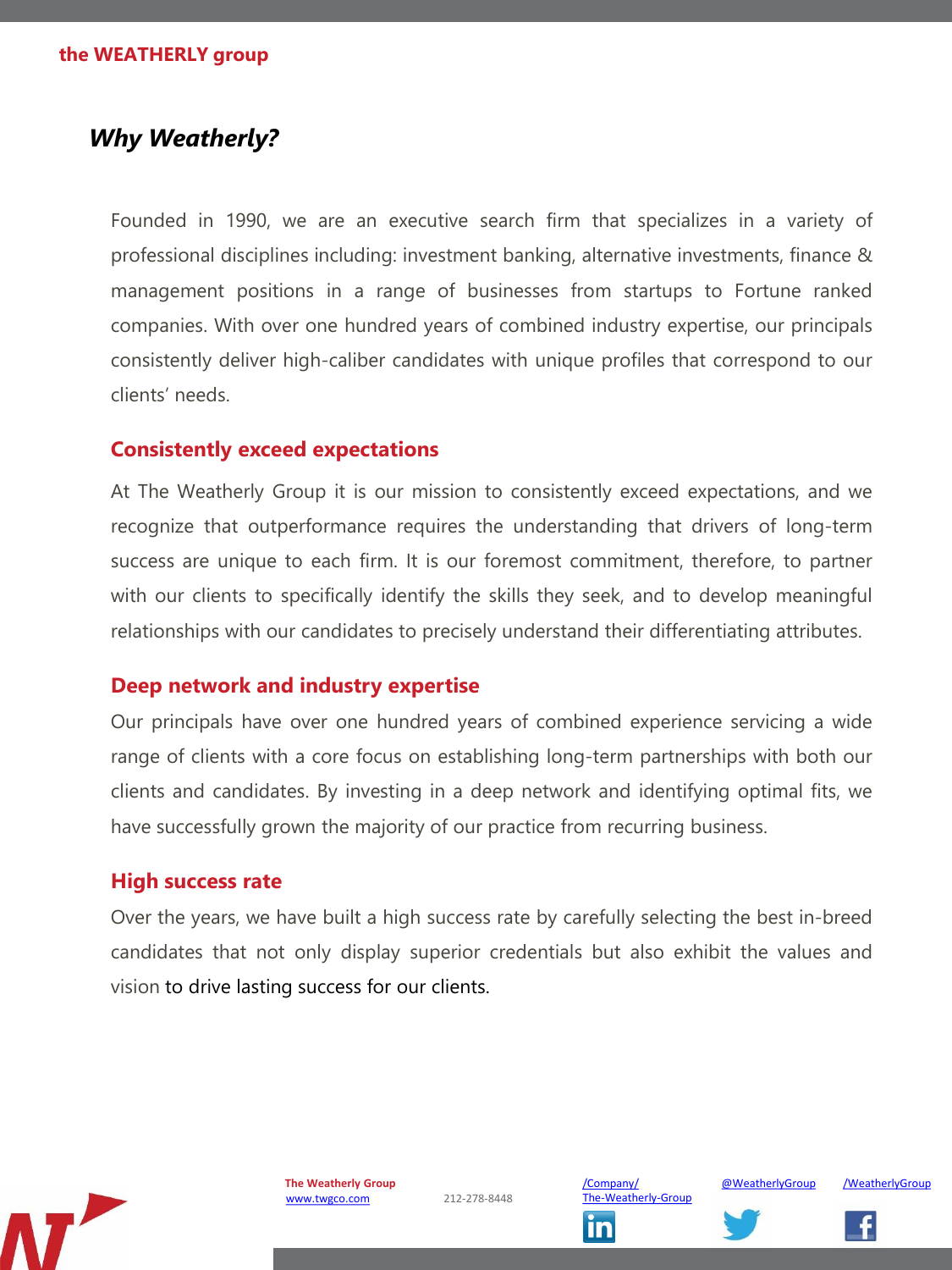### **the WEATHERLY group**

## *How We Work*

## **Go beyond the traditional search process**

At The Weatherly Group, we do not confine ourselves to the traditional search process. Instead, we continually redefine our assignments to attract the high quality talent that our client is seeking.

## **Comprehensive diligence of client's objectives**

We commit to obtaining a comprehensive understanding of our client's culture, structure and objectives. Ever aware of our core partnership mentality, we actively invest in a long-term relationship in order to closely align our approach with our client's true long-term goals.

## **In-depth analysis of candidates' assets and motivations**

We go beyond evaluating candidates' technical skillset by taking the time to understand their underlying professional aspirations, strengths and limitations. It is through this indepth analysis of our candidates' motivations that we can narrow down our search to the most relevant talent.

## **Invest in a long-term relationship**

We want you to consider us a long term partner, and as such we stay in constant contact with both client and new hire, even after the placement, in order to ensure a smooth transition and integration.

# **We take the time to share our experience with candidates still assessing options**

Given our extensive experience working directly with professionals and leading businesses, clients trust our opinion and frequently seek our perspective on important news in the industry, current hiring trends, and where we believe it will head next.

![](_page_4_Picture_12.jpeg)

**The Weatherly Group** [www.twgco.com](http://www.twgco.com/) 212-278-8448

[/Company/](http://www.linkedin.com/company/the-weatherly-group) [@WeatherlyGroup](https://twitter.com/WeatherlyGroup) [/WeatherlyGroup](https://www.facebook.com/WeatherlyGroup) The-Weatherly-GroupIn

![](_page_4_Picture_17.jpeg)

![](_page_4_Picture_18.jpeg)

![](_page_4_Picture_19.jpeg)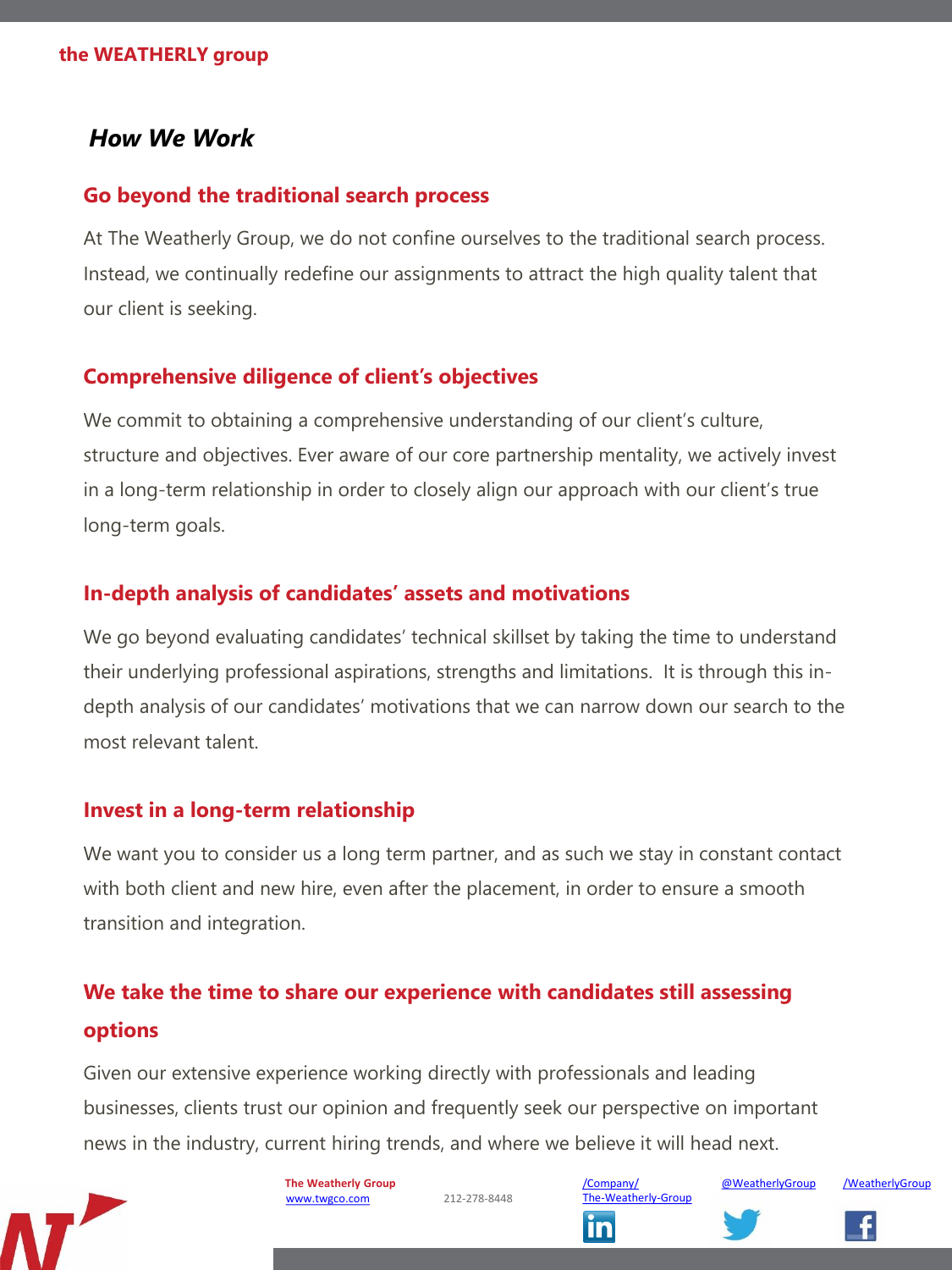# *Testimonials*

*"We have relied on few select and consistent group of search firms for the past decade to build our business. The Weatherly Group has been our preferred provider and has delivered selective and well diligenced candidates for each opening in which we have partnered with them. They are principled, professional and appropriately communicative at all times during the process and we consider them a key partner in helping us meet our human capital objectives."* 

*– Global Head of Investment Banking Human Resources, Bulge Bracket Investment Bank*

*"Our 30 person investment bank has worked exclusively with The Weatherly Group for approximately 6 months. We selected Weatherly due to its unsurpassed professional service and flexibility. Weatherly's recruiters took the time to learn about our unique operating model and tailored the candidates they showed us appropriately. As a result, we have extended offers to nearly a third of the candidates they introduced to our team producing three seasoned senior banker hires who have already contributed meaningfully to our current revenues. We fully expect that Weatherly will remain an important partner of the firm."* 

*– Managing Director, Boutique Investment Bank*

*"We have worked with The Weatherly Group across a wide breadth of positions, from junior to senior bankers to CFO and other senior finance professionals. The Weatherly Group consistently delivers highly qualified, intelligent and strong cultural fit candidates on a timely basis. Most importantly, they make it a priority to understand our firm and its unique needs. Our success rate with their team is exceptionally high and it dramatically changes the recruiting dynamic for our firm and our portfolio companies."* 

*– Finance Director-Portfolio Operations(CFO) – Global Private Equity Firm*

![](_page_5_Picture_8.jpeg)

**The Weatherly Group** [www.twgco.com](http://www.twgco.com/) 212-278-8448

The-Weatherly-Group

ın

![](_page_5_Picture_13.jpeg)

![](_page_5_Picture_14.jpeg)

![](_page_5_Picture_16.jpeg)